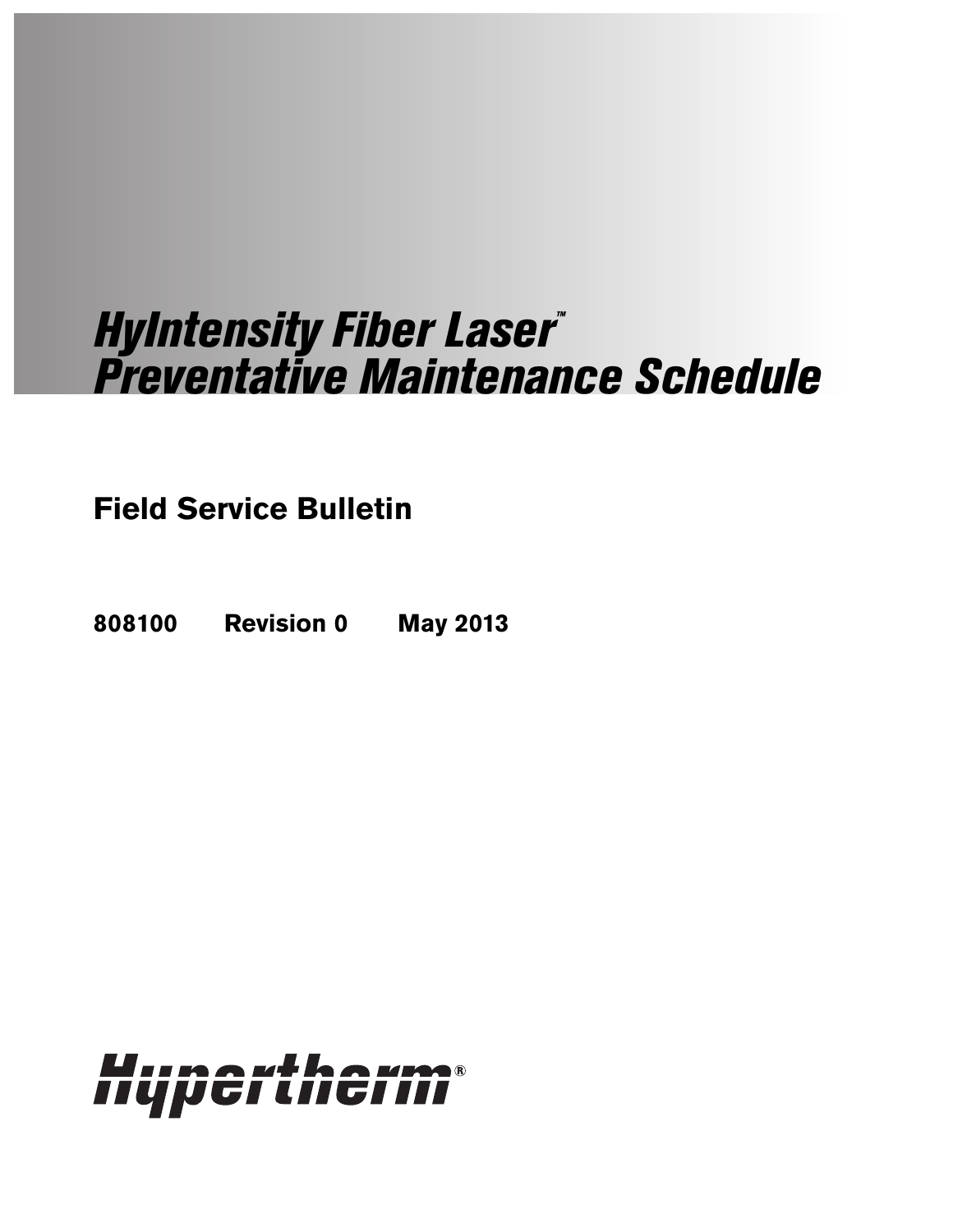Hypertherm, Inc. Etna Road, P.O. Box 5010 Hanover, NH 03755 USA 603-643-3441 Tel (Main Office) 603-643-5352 Fax (All Departments) info@hypertherm.com (Main Office Email) 800-643-9878 Tel (Technical Service)

technical.service@hypertherm.com (Technical Service Email) 800-737-2978 Tel (Customer Service) customer.service@hypertherm.com (Customer Service Email) 866-643-7711 Tel (Return Materials Authorization) 877-371-2876 Fax (Return Materials Authorization) return.materials@hypertherm.com (RMA email)

#### Hypertherm Plasmatechnik GmbH

Technologiepark Hanau Rodenbacher Chaussee 6 D-63457 Hanau-Wolfgang, Deutschland 49 6181 58 2100 Tel 49 6181 58 2134 Fax 49 6181 58 2123 (Technical Service)

### Hypertherm (S) Pte Ltd.

82 Genting Lane Media Centre Annexe Block #A01-01 Singapore 349567, Republic of Singapore 65 6841 2489 Tel 65 6841 2490 Fax 65 6841 2489 (Technical Service)

#### Hypertherm (Shanghai) Trading Co., Ltd.

Unit 301, South Building 495 ShangZhong Road Shanghai, 200231 PR China 86-21-60740003 Tel 86-21-60740393 Fax

## Hypertherm Europe B.V.

Vaartveld 9 4704 SE Roosendaal, Nederland 31 165 596907 Tel 31 165 596901 Fax 31 165 596908 Tel (Marketing) 31 165 596900 Tel (Technical Service) 00 800 4973 7843 Tel (Technical Service)

#### Hypertherm Japan Ltd.

Level 9, Edobori Center Building 2-1-1 Edobori, Nishi-ku Osaka 550-0002 Japan 81 6 6225 1183 Tel 81 6 6225 1184 Fax

#### Hypertherm Brasil Ltda.

Rua Bras Cubas, 231 – Jardim Maia Guarulhos, SP - Brasil CEP 07115-030 55 11 2409 2636 Tel 55 11 2408 0462 Fax

## Hypertherm México, S.A. de C.V.

Avenida Toluca No. 444, Anexo 1, Colonia Olivar de los Padres Delegación Álvaro Obregón México, D.F. C.P. 01780 52 55 5681 8109 Tel 52 55 5683 2127 Fax

#### Hypertherm Korea Branch

#3904 Centum Leaders Mark B/D, 1514 Woo-dong, Haeundae-gu, Busan Korea, 612-889 82 51 747 0358 Tel 82 51 701 0358 Fax

© 2013 Hypertherm, Inc. All rights reserved.

List trademarks and Hypertherm are trademarks of Hypertherm, Inc. and may be registered in the United States and/or other countries. All other trademarks are the property of their respective holders.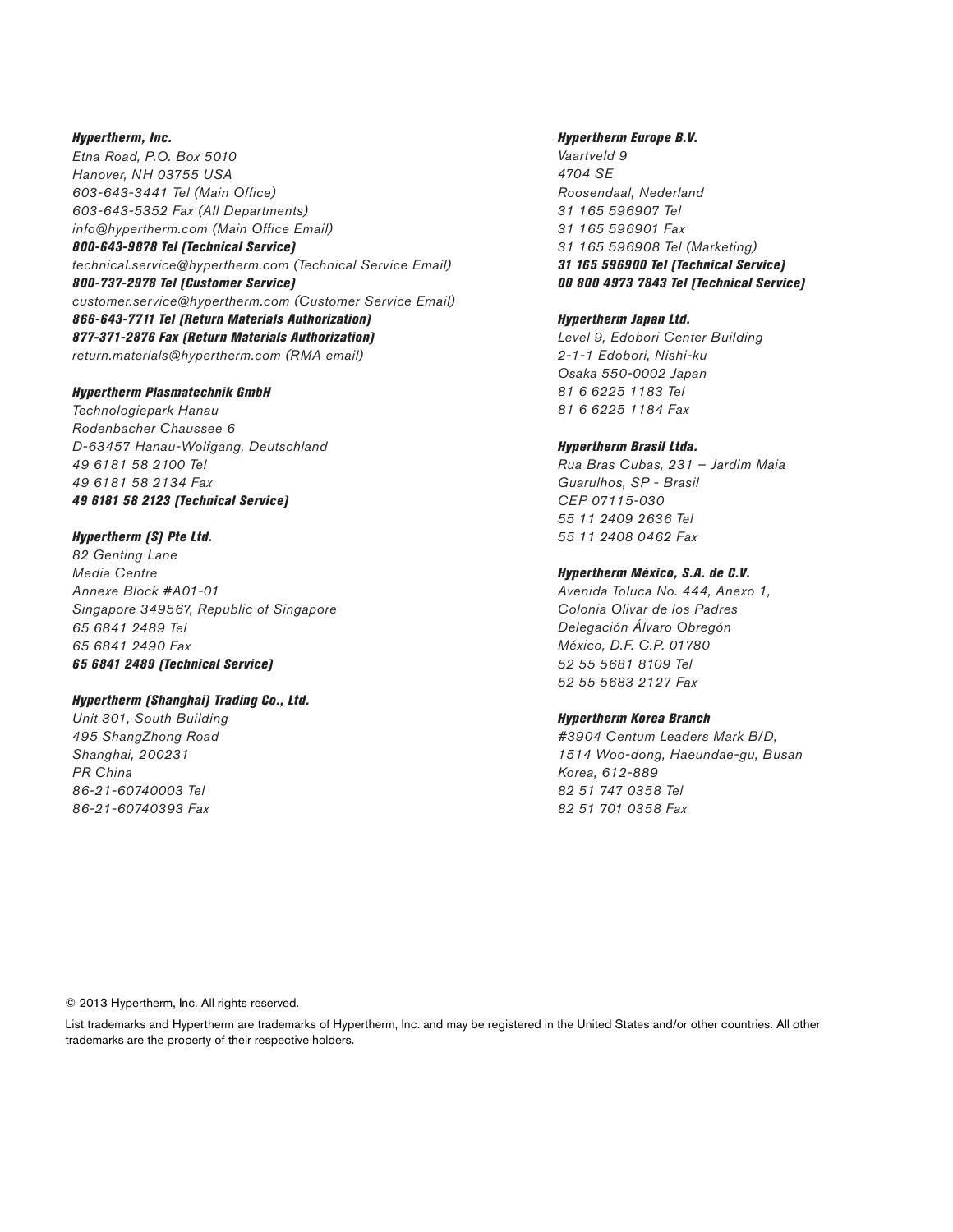|              | <b>DANGER!</b><br><b>ELECTRIC SHOCK CAN KILL</b>                                                                                                                                                                                                     |
|--------------|------------------------------------------------------------------------------------------------------------------------------------------------------------------------------------------------------------------------------------------------------|
| $\mathbb{R}$ | Disconnect electrical power before performing any maintenance.<br>All work requiring removal of the power supply cover must be performed by<br>a qualified technician.<br>See the Safety section of the system's manual for more safety precautions. |

# **Introduction**

## **Purpose**

This Field Service Bulletin provides the preventative maintenance schedule for the HyIntensity Fiber Laser (HFL010, HFL015, HFL020, and HFL030). For more information on how to perform these tasks, see the HyIntensity Fiber Laser Instruction Manual (807090).

# **Preventative maintenance master schedule HyIntensity Fiber Laser**

## **Daily**

- **verify proper inlet gas pressure.** 
	- $\Box$  Oxygen 800 kPa/8 bar (116 psi)
	- $\Box$  Nitrogen 2.7 MPa/27 bar (400 psi)
	- Air 900 kPa/9 bar (130 psi)
- Inspect focus lens and protective window, and clean or replace as needed.
- Calibrate capacitive height sensor.
- **Inspect nozzle and replace as needed.**
- Center beam using the "tape shot" method.

## **Weekly**

| <b>Week</b> | Jan | Feb | March April | May | June | July | Aug | Sept | Oct | <b>Nov</b> | <b>Dec</b> |
|-------------|-----|-----|-------------|-----|------|------|-----|------|-----|------------|------------|
|             |     |     |             |     |      |      |     |      |     |            |            |
|             |     |     |             |     |      |      |     |      |     |            |            |
|             |     |     |             |     |      |      |     |      |     |            |            |
|             |     |     |             |     |      |      |     |      |     |            |            |
|             |     |     |             |     |      |      |     |      |     |            |            |

■ Clean focus lens and protective window.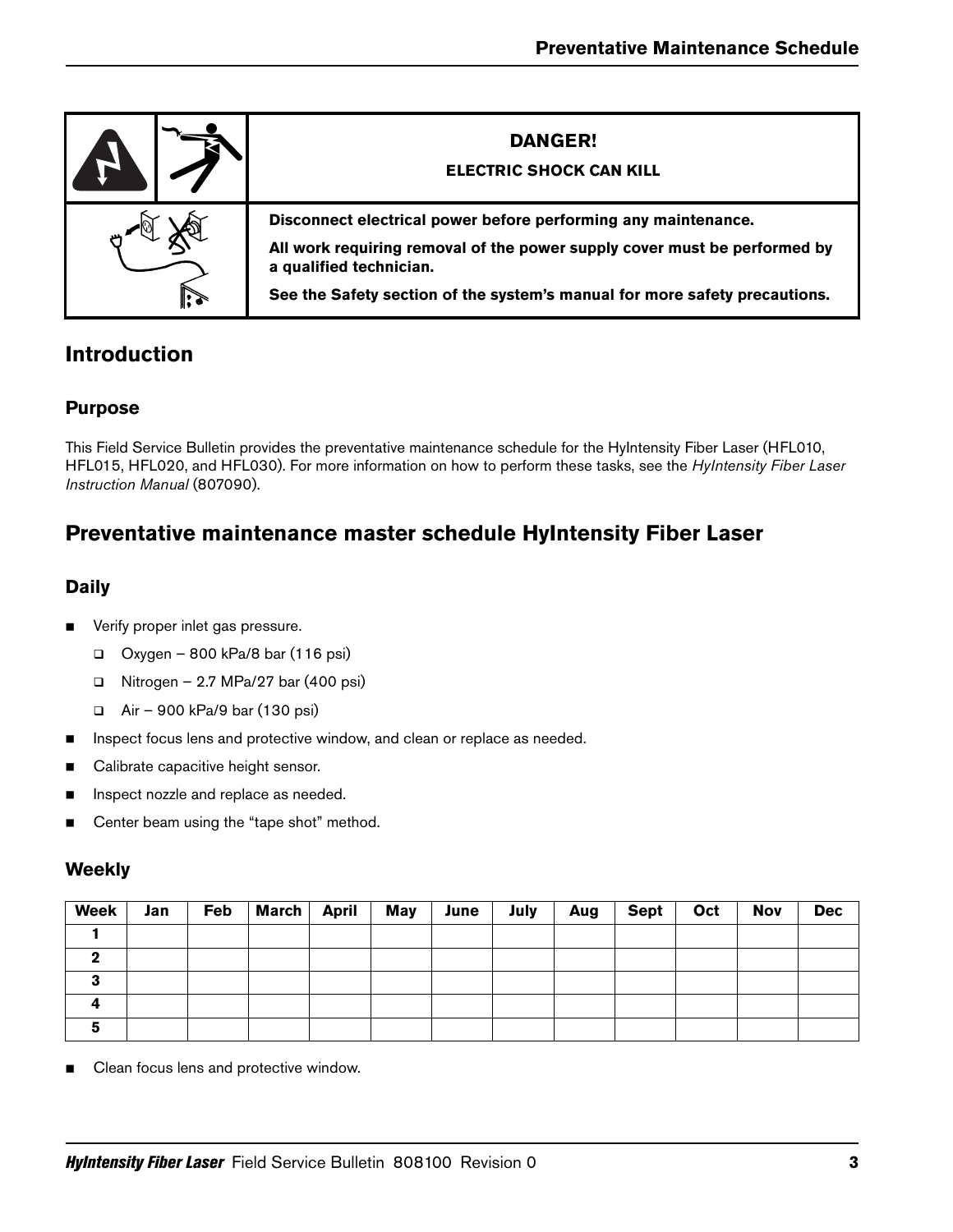- **U Verify laser stack light is working properly.** 
	- Green Power on. Safe.
	- Yellow Safety switch is on. The laser may come on at any time. All safety precautions must be followed.
	- □ Red Laser is on. All safety precautions must be followed.
- **verify chiller coolant level.**
- **••** Verify chiller flow rate at the chiller return flow.
	- $\Box$  HFL010 20L/min (5 g/min)  $\pm$  10%.
	- $\Box$  HFL015, HFL020, and HFL030 40 L/min (10 g/min)  $\pm$  10%.
- **•** Verify chiller water pressure at the chiller output flow is not higher than 5.4 bar (80 psi).
- Verify chiller temperature is  $25^{\circ}$  C  $\pm$  5° C (77° F  $\pm$  9° F).

**Note:** Temperature must be non-condensing. Some climates require a higher chiller temperature.

- Verify air pressure on the gas console regulator is 0.5 MPa  $\pm$  0.05 MPa (75 psi  $\pm$  7.5 psi).
- **Inspect gas console air filter and bowl, and drain if water is visible.**

## **Semi-annually**

| Year | <b>1st Service</b> | 2nd Service |
|------|--------------------|-------------|
|      |                    |             |
|      |                    |             |
|      |                    |             |
|      |                    |             |
|      |                    |             |
|      |                    |             |

- Replace chiller coolant filter.
- Replace gas console air filter.
- $\blacksquare$  Verify fiber laser water flow rates are correct.
	- Process fiber flow  $-$  0.8 L/min (0.21 g/min)
	- $\Box$  Fiber coupling unit flow rate 1.5 L/min (0.4 g/min)
	- $\Box$  Input flow rate
		- $\bullet$  HFL010 20 L/min (5g /min)
		- HFL015, HFL020, HFL030 36 L/min (9.51 g/min)
- Inspect laser cabinet for water and dust.
- **Inspect laser cabinet door seals.**

## **Annually**

| Year |  |  |  |  |  |
|------|--|--|--|--|--|
|      |  |  |  |  |  |

Replace chiller coolant.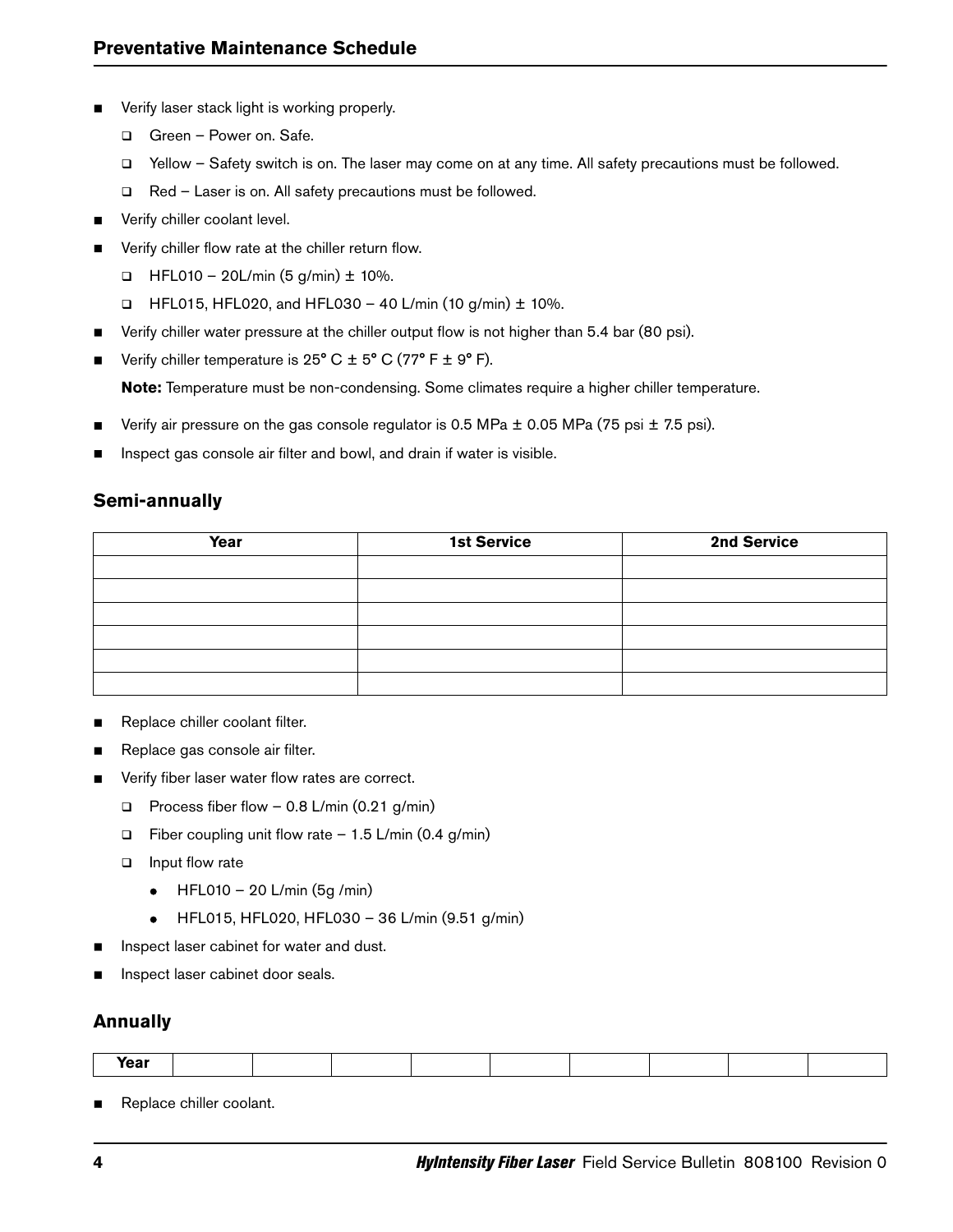# <span id="page-4-0"></span>**Recommended spare parts**

| <b>Part Number</b> | <b>Description</b>          | Quantity       |
|--------------------|-----------------------------|----------------|
| 104558             | Washer: upper guard         | 1              |
| 104559             | Washer: lower guard         | $\mathbf{1}$   |
| 228802             | Guard                       | $\mathbf{1}$   |
| 104565             | Bushing; lower guard        | $\mathbf{1}$   |
| 026913             | O-ring; lower guard bushing | $\overline{2}$ |
| 104516             | Nozzle adapter              | 1              |
| 104517             | Washer: nozzle adapter      | $\mathbf{1}$   |
| 104553             | Bushing; upper guard        | 1              |
| 026912             | O-ring; upper guard bushing | $\overline{2}$ |
| 127275             | Variseal                    | $\mathbf 2$    |
| 026910             | O-ring; lens holder         | $\overline{2}$ |
| 104656             | Vented lens holder          | $\mathbf{1}$   |
| 021105             | Lens                        | $\overline{2}$ |
| 021108             | Window                      | 3              |
| 127359             | Wave ring                   | 1              |
| 104567             | Side jet tube               | 1              |
| 015760             | Side jet fitting            | 1              |
| 021096             | Nozzle 1.0                  | 5              |
| 021097             | Nozzle 1.2                  | 5              |
| 021098             | Nozzle 1.5                  | 5              |
| 021099             | Nozzle 2.0                  | 5              |
| 021100             | Nozzle 2.5                  | 5              |
| 021101             | Nozzle 3.0                  | 5              |
| 021102             | Nozzle 1.2 D                | 5              |
| 021103             | Nozzle 1.5 D                | 5              |
| 021104             | Nozzle 2.0 D                | 5              |
| 021106             | Nozzle 2.5 D                | 5              |
| 127306             | Lens tissue                 | $\overline{2}$ |
| 027991             | Lens wipes                  | $\overline{2}$ |
| 021112             | Lens cleaning solution      | $\overline{2}$ |
| 028872             | Hypertherm coolant          | 1              |
| 011110             | Air filter                  | 1              |